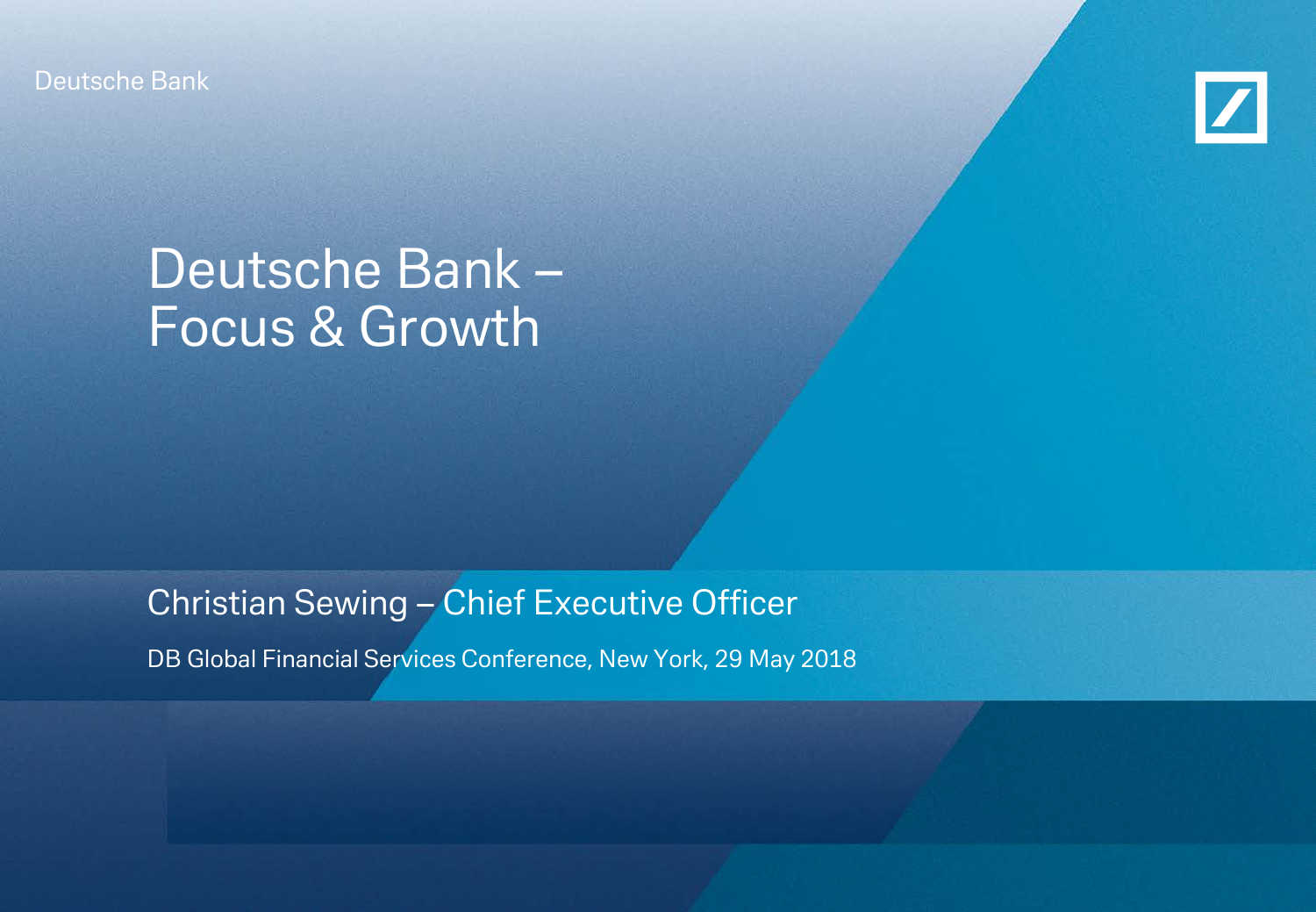## DB Group: A materially safer and more secure institution In EUR bn, unless stated otherwise





(1) 2007 ratio includes hybrid instruments as the definition of CET1 ratio did not exist under the previous Basel regime

Deutsche Bank DB Global Financial Services Conference, 29 May 2018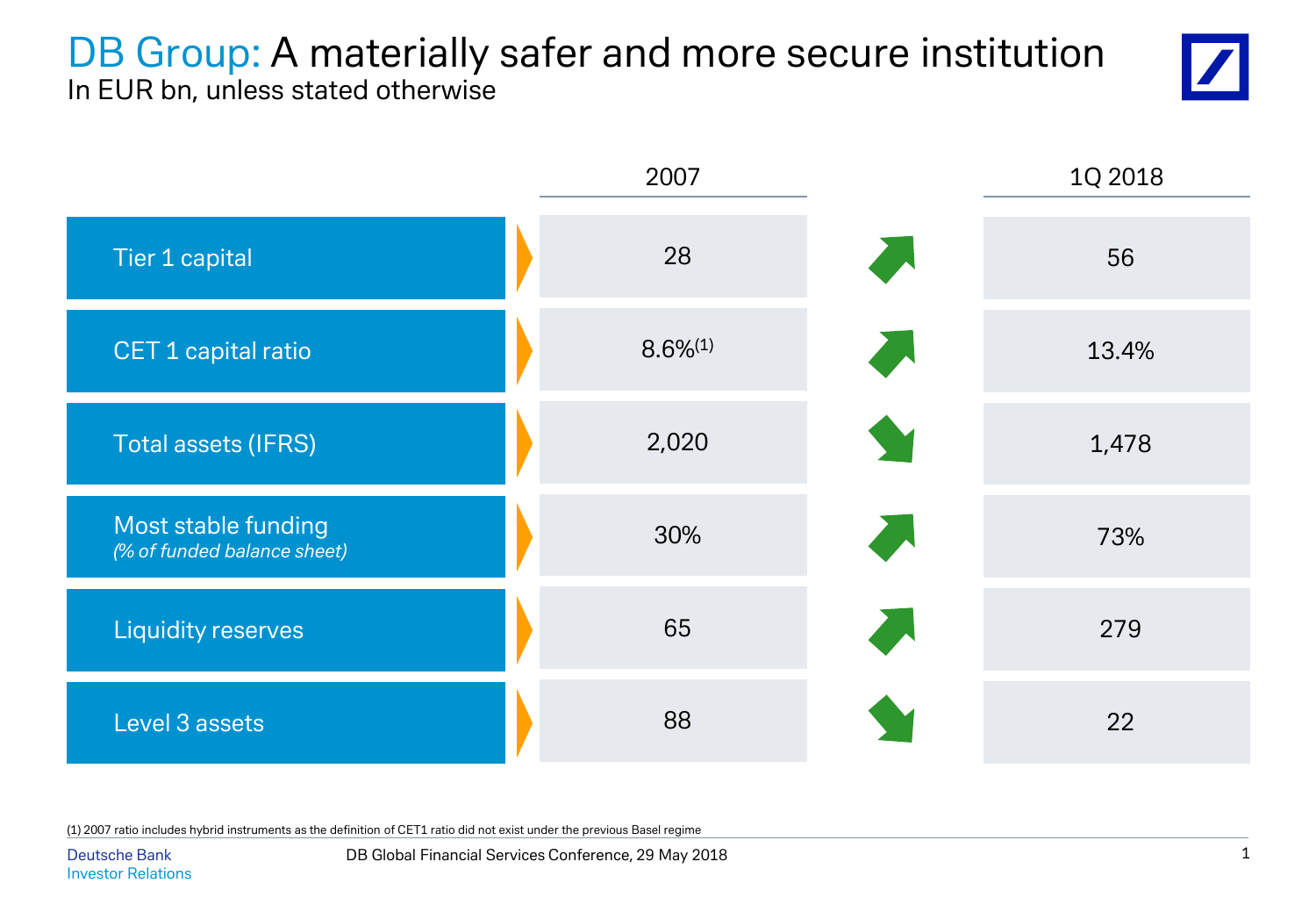## DB Group: Market risk at historically low levels In EUR m, unless stated otherwise





#### Q1 2018 VaR versus peers<sup>(2)</sup>



(1) VaR converted to 1 day, 99% confidence interval. DB's VaR numbers are at CB&S level for 2015, at GM level from January 2016, and at CIB level from May 2017 onwards (2) Group level VaR for GS and CS; Trading VaR for JPM, MS, Citi, BofA and UBS

Deutsche Bank DB Global Financial Services Conference, 29 May 2018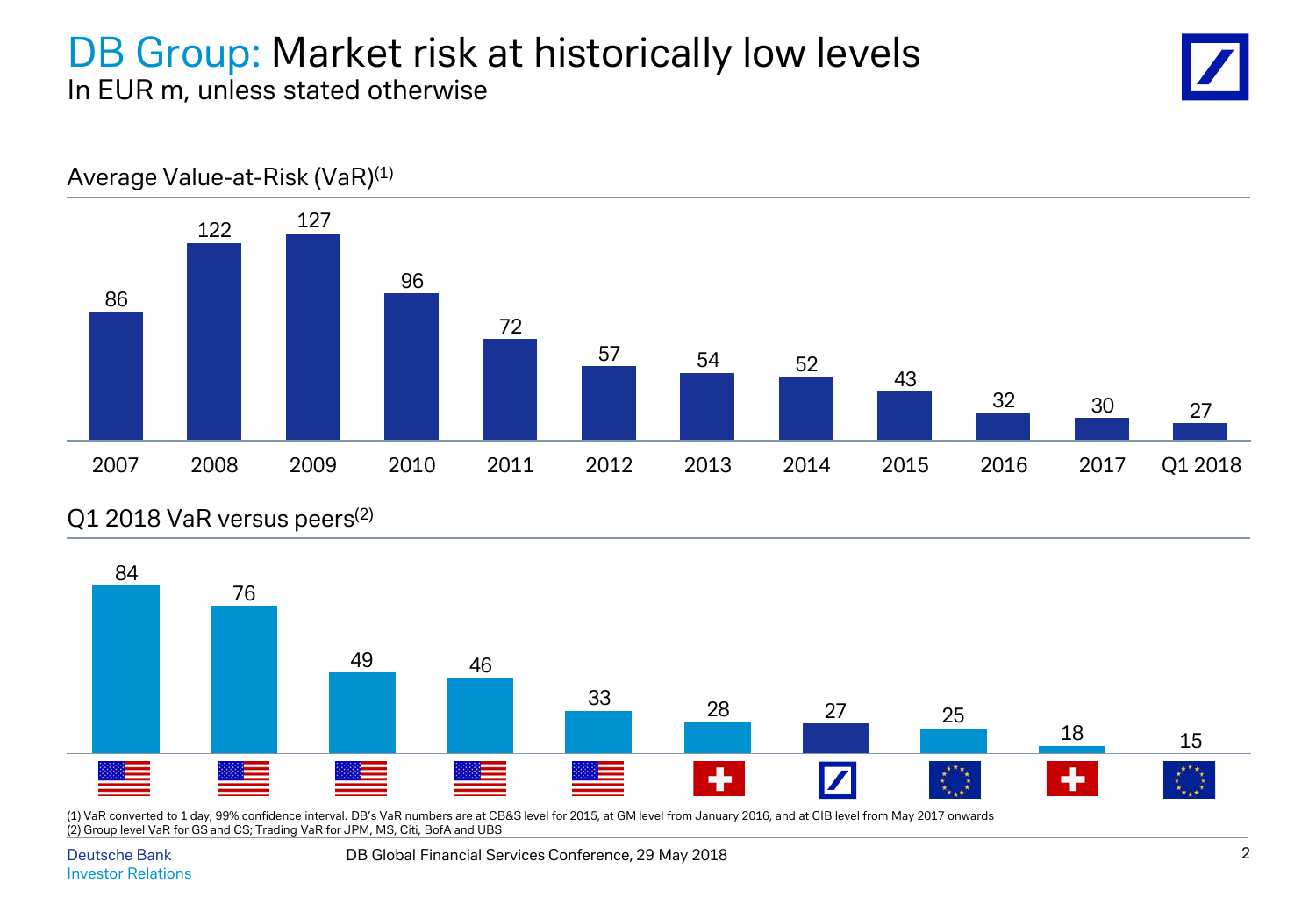## DB Group: Best-in-class credit risk





#### Loan loss provisions as a % of gross loans, in bps as of 31 March 2018

Investor Relations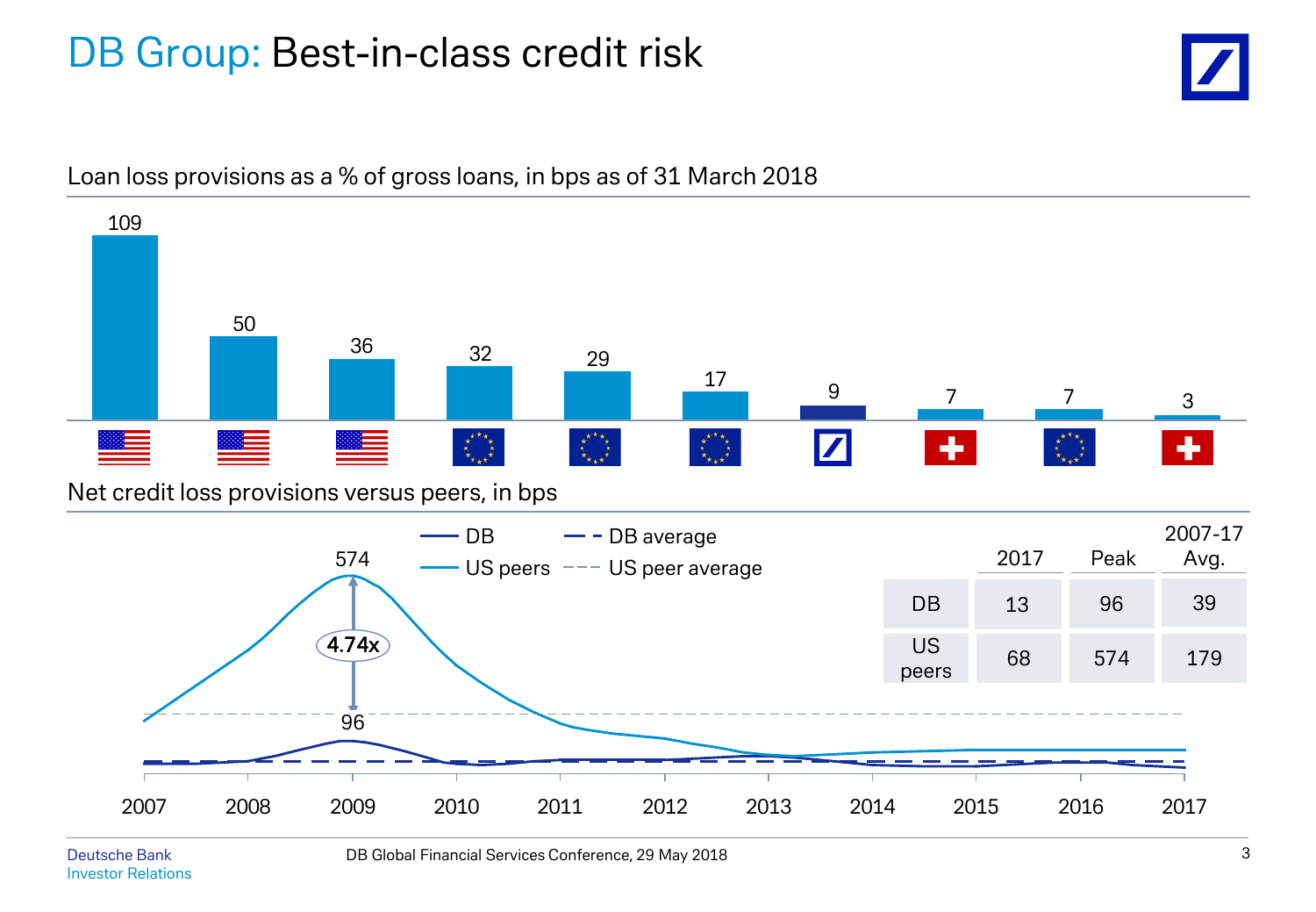# DB Group: Shifting towards a more stable revenue base



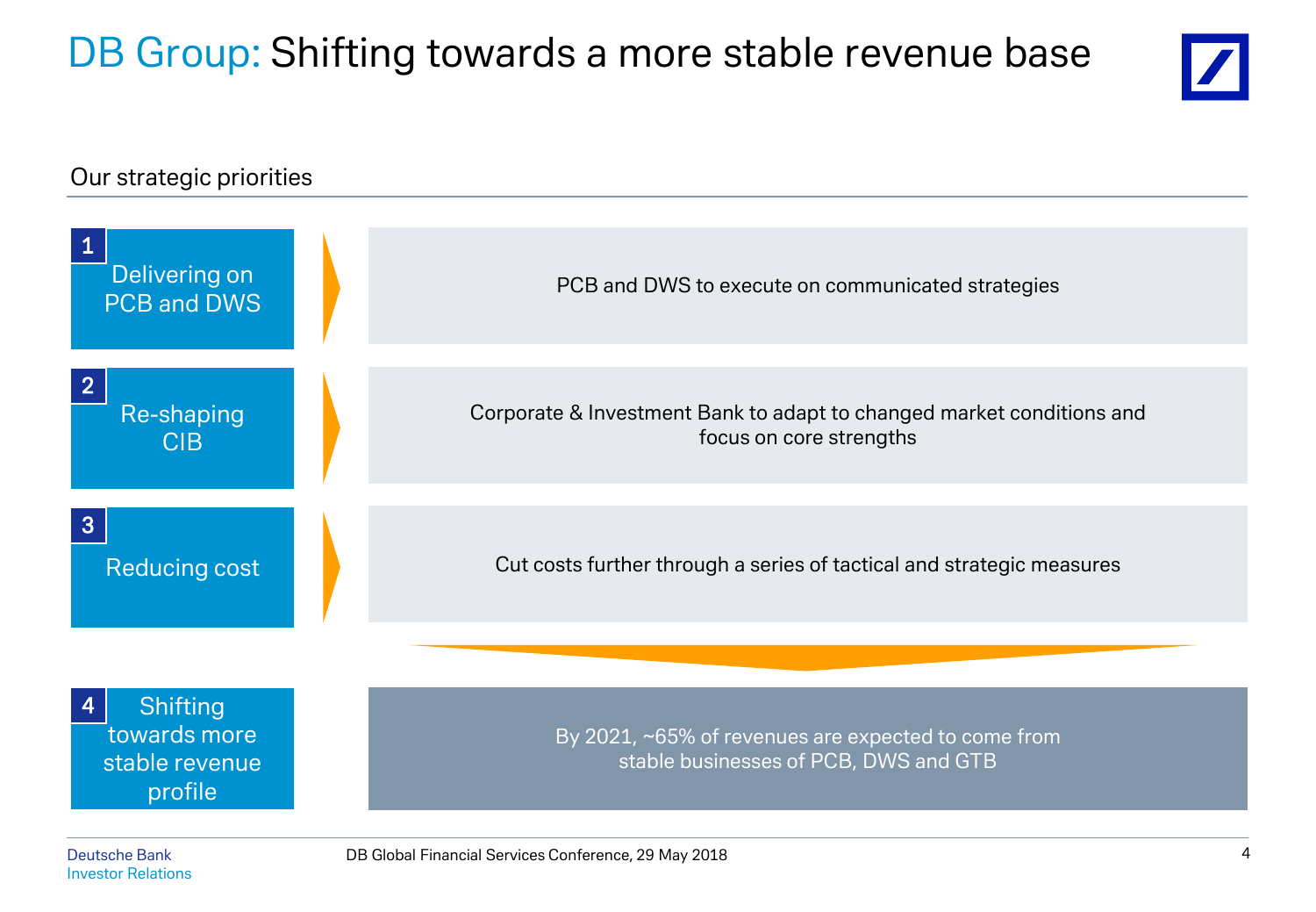# 1 PCB: Delivering in the Private & Commercial Bank



|                             |                                     | Key initiatives and achievements                                                                                                | Targeted<br>synergies                            |  | Objective |
|-----------------------------|-------------------------------------|---------------------------------------------------------------------------------------------------------------------------------|--------------------------------------------------|--|-----------|
|                             | Private<br><b>Clients</b>           | Further branch rationalization / product offer<br>consolidation                                                                 |                                                  |  |           |
|                             | <b>Commercial</b><br><b>Clients</b> | Increase cross-sell and grow lending volumes in<br>core segments                                                                | 2022 run-rate<br>EUR 0.9 bn,                     |  |           |
| <b>Retail</b><br>Germany    | Digitali-<br>sation                 | Combine DB / PB digital programs                                                                                                | >50% by 2020<br>EUR $1.9^{(1)}$ bn<br>investment |  |           |
|                             | <b>One Bank</b><br>& Finance        | Integrated funding & liquidity strategy                                                                                         |                                                  |  |           |
|                             | One<br>Platform                     | Single IT platform with integrated operations                                                                                   |                                                  |  | CIR <65%  |
| <b>PCC</b><br>International |                                     | Portugal & Poland: Sale agreements reached<br>Italy & Spain: Refocused strategy                                                 |                                                  |  |           |
| <b>Wealth</b><br>Management |                                     | Consolidation of booking centers, finalise Sal. Oppenheim integration<br>Strategic hiring worldwide with focus on APAC and EMEA |                                                  |  |           |

(1) Includes restructuring & severance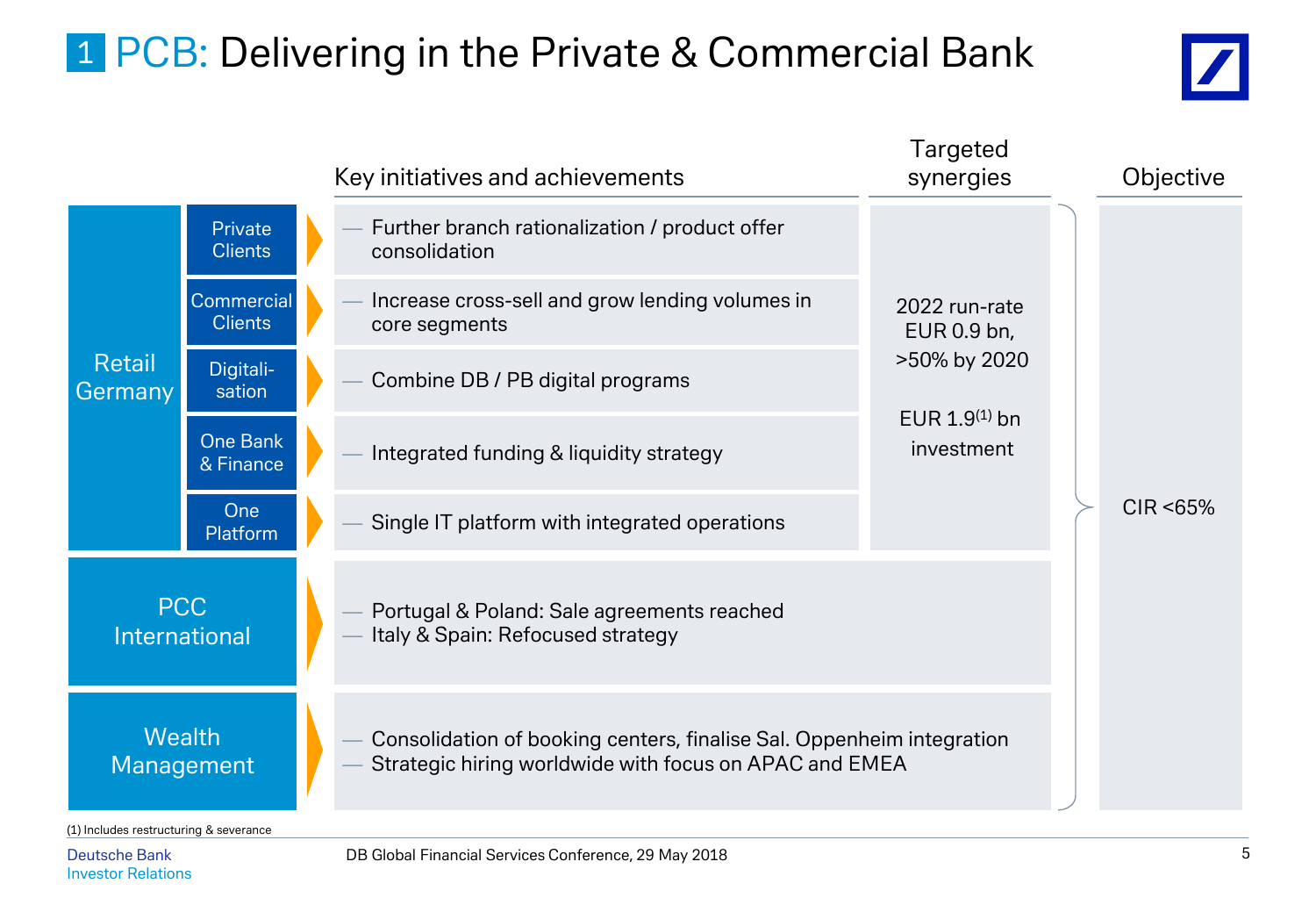# 1 DWS: Delivering in DWS





(1) SQI – Systematic & Quant investments (2) Aggregate asset-weighted gross outperformance of Active and Alternatives products that have benchmark spreads available over respective periods (Active and Liquid Real Assets as of Mar 31, 2018 and Direct Real Estate and Other Alternatives as of Dec 31, 2017) (3) Net flows as a % of beginning of period Assets under Management (4) DWS stand-alone adjusted ratio. For 2017, DWS net revenues were adjusted by EUR (52)m reflecting the valuation impact from HETA and an insurance recovery while noninterest expenses were adjusted by EUR 16m related to the settlement of a litigation. On a reported basis, the DWS cost/income ratio was 69% in 2017. DWS figures differ from DB AM segment figures as a result of sold and discontinued businesses (2017: revenues EUR (53)m, noninterest expenses EUR 60m) and other perimeter adjustments (2017: revenues EUR 29m, noninterest expenses EUR 20m) incl. treasury allocations and infrastructure services and functions. The reported AM segment cost/income ratio was 71% in 2017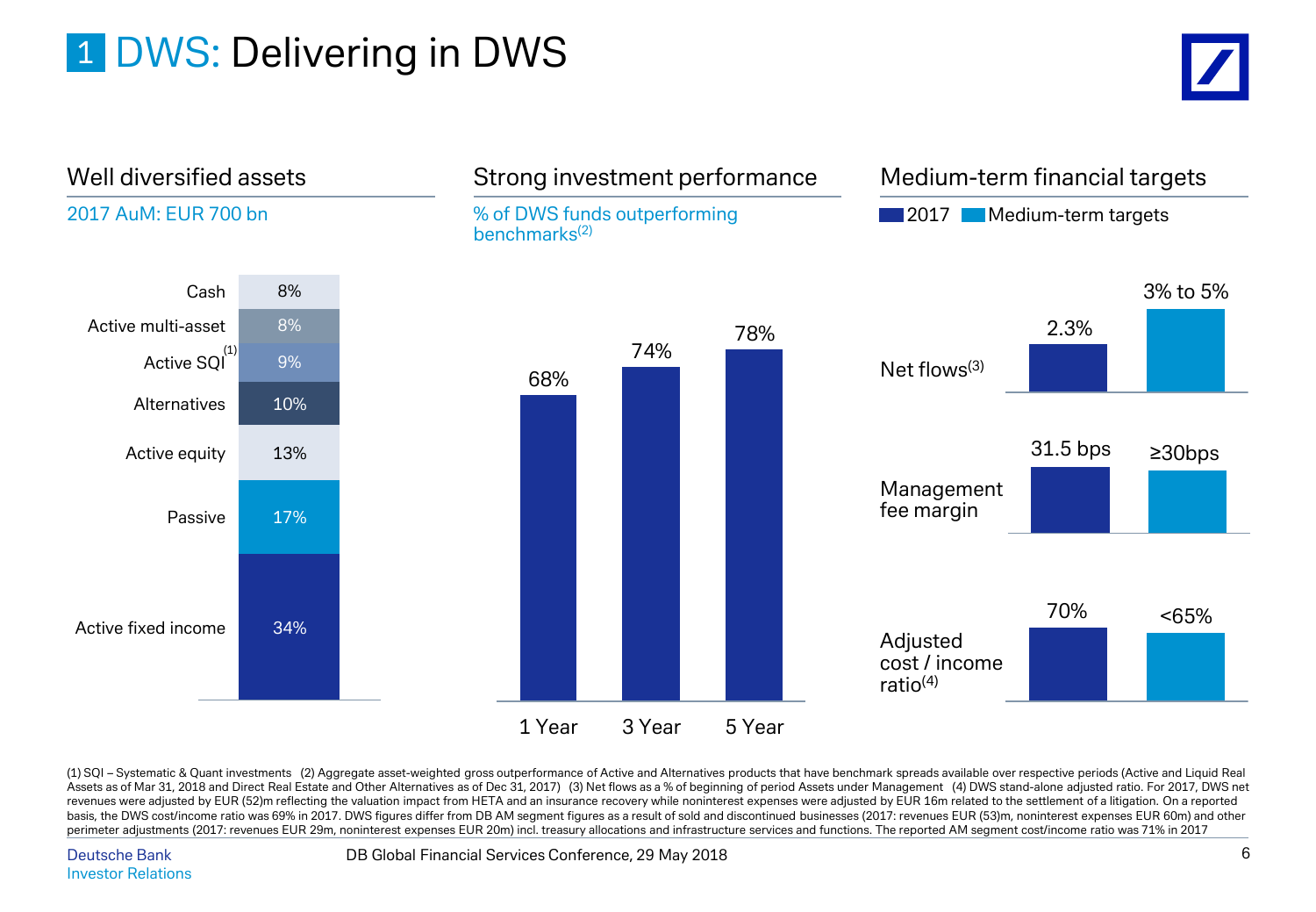## 2 CIB: Shifting the Corporate & Investment Bank to its core strengths



Scaled global payments infrastructure #1 global Euro clearer(1) Leading FX  $\begin{array}{ccc} \text{c} & \text{c} & \text{c} \\ \text{c} & \text{c} & \text{c} \end{array}$  Top 3 in global FX<sup>(2)</sup> Excellent debt financing capabilities Top 3 in global structured finance<sup>(2)</sup> Leading global platform in structured equities / financing Top 5 global prime finance $(2)$ Leading Trade finance platform Top 3 European trade finance provider $(3)$ Strategic intent ... Strategic intent ... Focus on strategic advice within industries and segments that align with our core European and multi-national client base Focus on underwriting and financing products in which we occupy a leadership position Be a leading institution in Europe while leveraging our core market product strengths globally Focus on strength of Global Transaction Bank

(1) Source: SWIFT (2) Source: Coalition(based on DB's internal product taxonomy) (3) Source: Oliver Wyman Transaction Banking Benchmarking 2017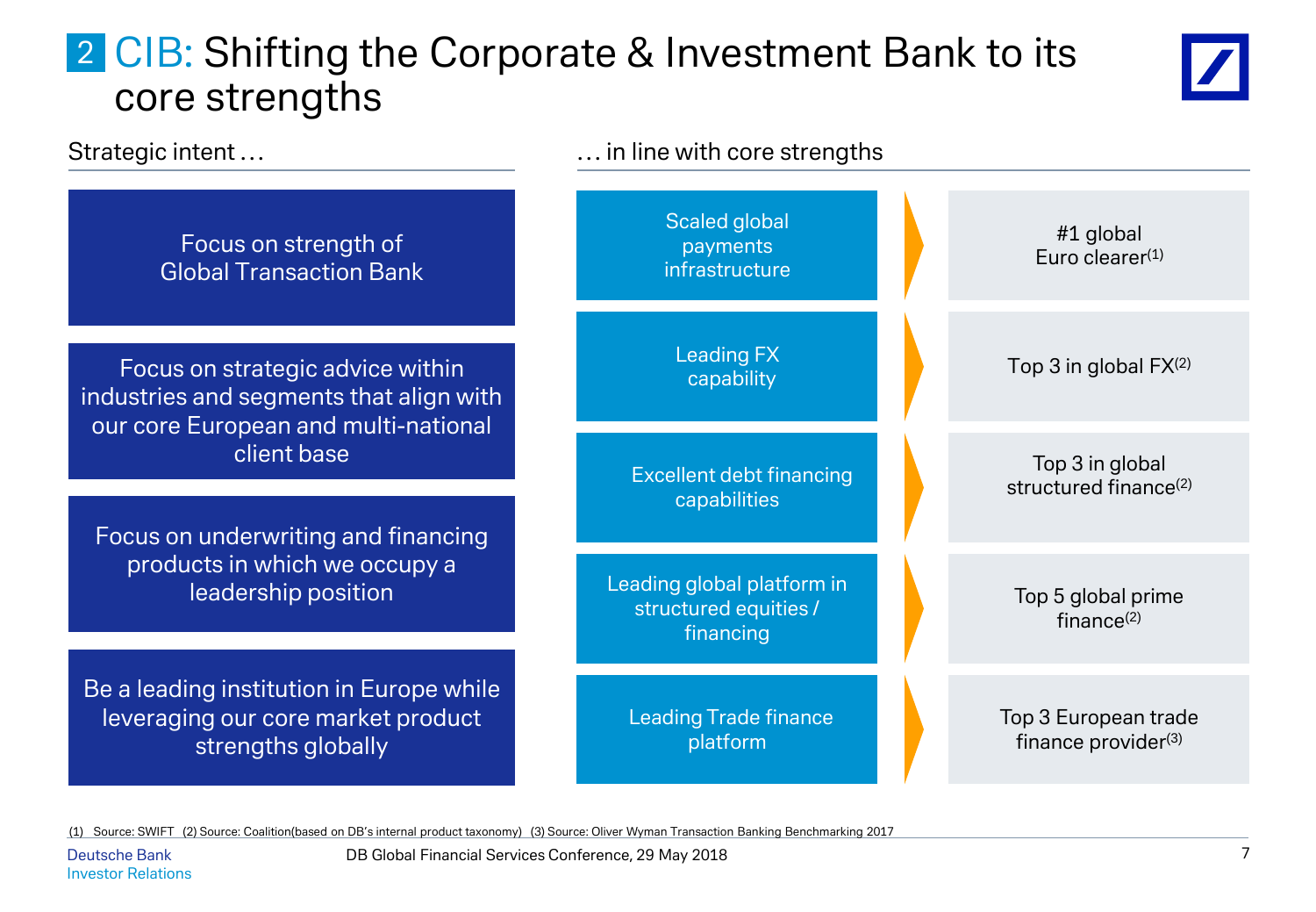# 2 CIB: Reshaping the Corporate & Investment Bank



| Strategic intent                                                  |                                                                                                                                                                                                                                                                                                                                                         |  |  |  |  |
|-------------------------------------------------------------------|---------------------------------------------------------------------------------------------------------------------------------------------------------------------------------------------------------------------------------------------------------------------------------------------------------------------------------------------------------|--|--|--|--|
| Optimise<br>Origination &<br><b>Advisory</b>                      | Remain a relevant strategic advisor, but with focus on global industry expertise whose<br>activities closely align with the strengths of the German and European economy<br>Reduce commitment to sectors in the US & Asia with limited cross-border activity                                                                                            |  |  |  |  |
| Pivot to strengths<br>in FIC                                      | Emphasize core strengths in financing and treasury solutions, which are most important<br>for our European and multi-national clients<br>Remain committed to trading in products including Credit, Foreign Exchange and<br>European Rates<br>Scale back our activities in US Rates trading, while selectively investing in our U.S. credit<br>franchise |  |  |  |  |
| Sharpen focus in<br><b>Equities Sales &amp;</b><br><b>Trading</b> | Deepen existing, profitable client relationships<br>Optimize high-touch service model<br>Reduce leverage exposure in global prime finance<br>Reduce our cost to serve through modernization of platform<br>Details on following slide                                                                                                                   |  |  |  |  |

Cut leverage exposure by 10% or ~ EUR 100bn by end of 2019, with the majority completed in 2018 Decrease adjusted costs by more than  $\sim$  EUR 1bn by 2019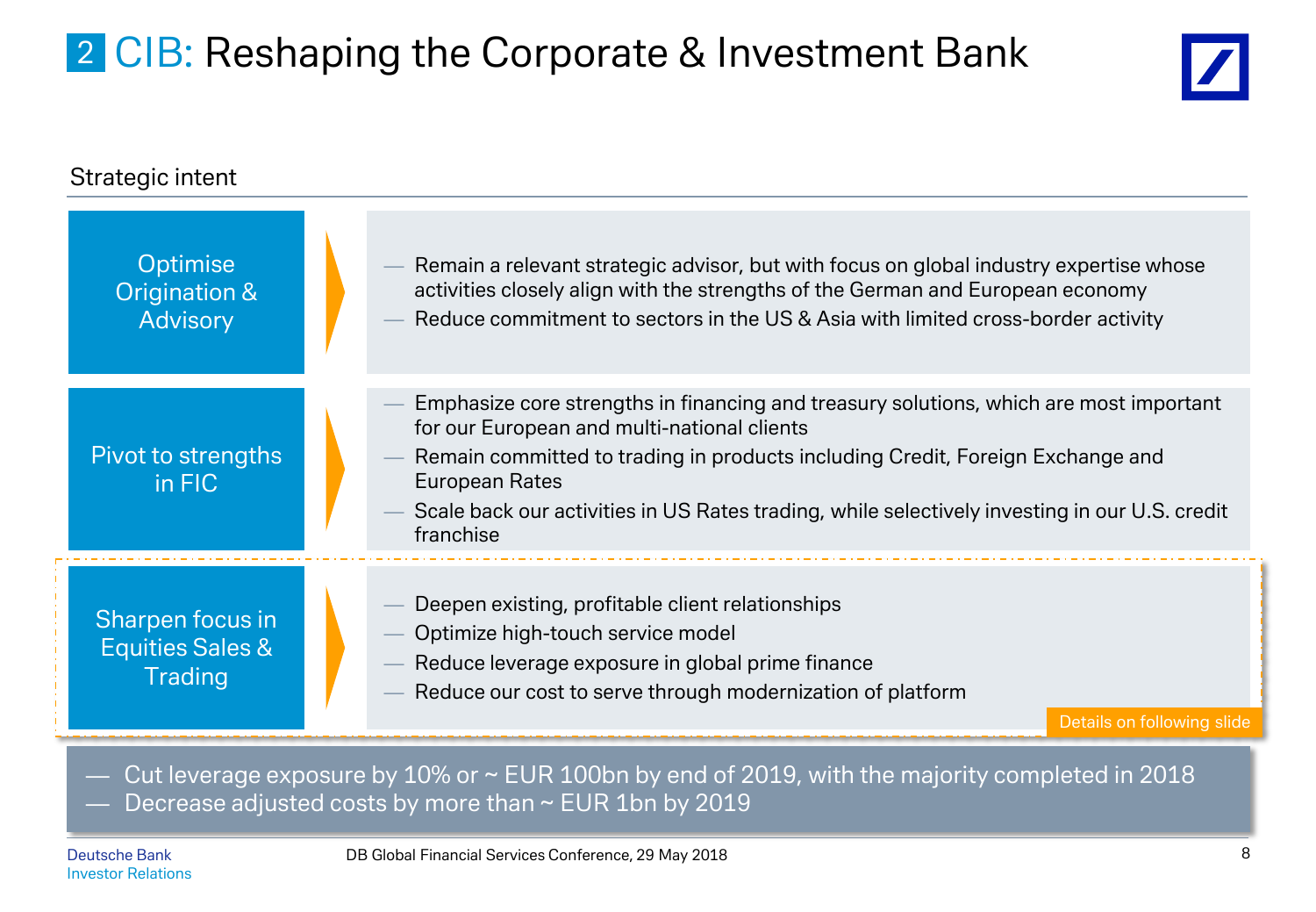# 2 CIB: Sharpening focus in Equities Sales & Trading





— 25% headcount reduction in Equities in 2018 with accompanying cuts to infrastructure — 25% (EUR 50 bn) reduction in Prime Finance balances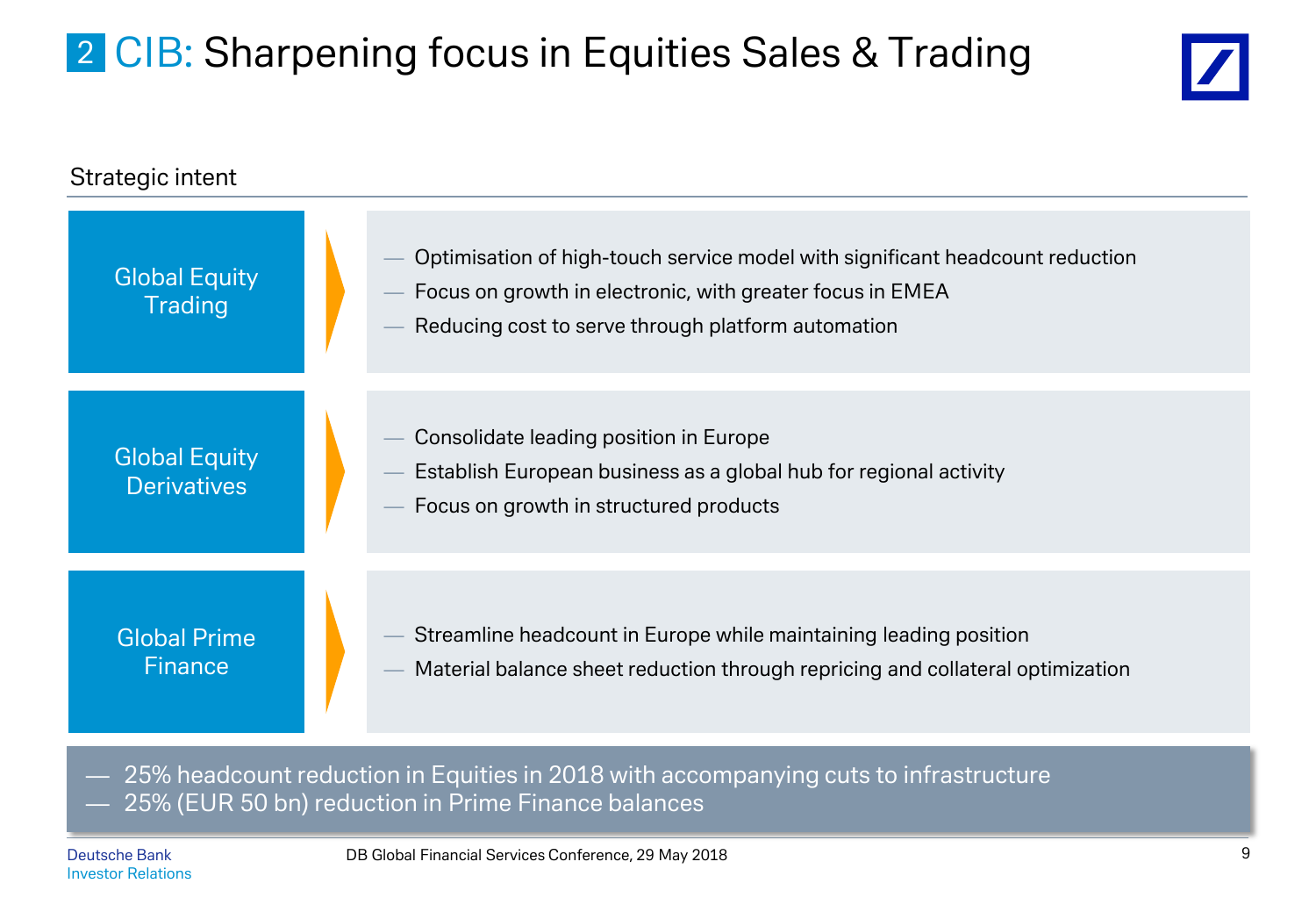# 2 CIB: A resilient franchise

DB market share DB rev. expect.

|                                                | Market outlook                                                                                                      | Fee pool<br>2019 vs 2017 | DB positioning and intent                                                                                                                                                                                                                                                         | DB market share DB rev. exped<br>2019 vs 2017 | 2019 vs 2017 |
|------------------------------------------------|---------------------------------------------------------------------------------------------------------------------|--------------------------|-----------------------------------------------------------------------------------------------------------------------------------------------------------------------------------------------------------------------------------------------------------------------------------|-----------------------------------------------|--------------|
| Global<br><b>Transaction</b><br><b>Banking</b> | Interest rates<br>(US/EU)<br>Global trade<br>volumes                                                                |                          | Build on strengths in Cash (global # 1 in<br>euro clearing) $(1)$ and #2 in export finance in<br>Europe $(2)$<br>Expected upside from interest rate<br>environment                                                                                                                |                                               |              |
| <b>FIC Sales</b><br>& Trading                  | <b>Higher Volatility</b><br>Interest rate level<br>& divergence (US<br>$/$ EU)<br>Cont. demand for<br>fin. products |                          | Recovery from difficult environment in 2017<br>Continued investment in technology in FX<br>Invest in capabilities to support continued<br>strong demand for financing/Credit products<br>Low 2017 US Rates baseline, EU business<br>expected to benefit from int. rate divergence |                                               |              |
| Origination<br>& Advisory                      | Solid economic<br>outlook<br>Continued<br>demand for<br>financing<br>products                                       |                          | Build on leading positions in Germany and<br>Europe<br>Strengths in LDCM and DCM<br>Concentration on specific priority sectors to<br>enable focus coverage and investments                                                                                                        |                                               |              |
| <b>Equities</b><br>Sales &<br><b>Trading</b>   | Higher volatility<br>Economic outlook<br>supporting Equity<br>prices                                                |                          | Optimised model to result in a stable /<br>steady state for the new business perimeter<br>Recovery of derivatives vs 2017<br>idiosyncratic losses<br>Prime Finance expected to deliver solid<br>revenue baseline                                                                  |                                               |              |

(1) Source: SWIFT (2) Source: Oliver Wyman Transaction Banking Benchmarking 2017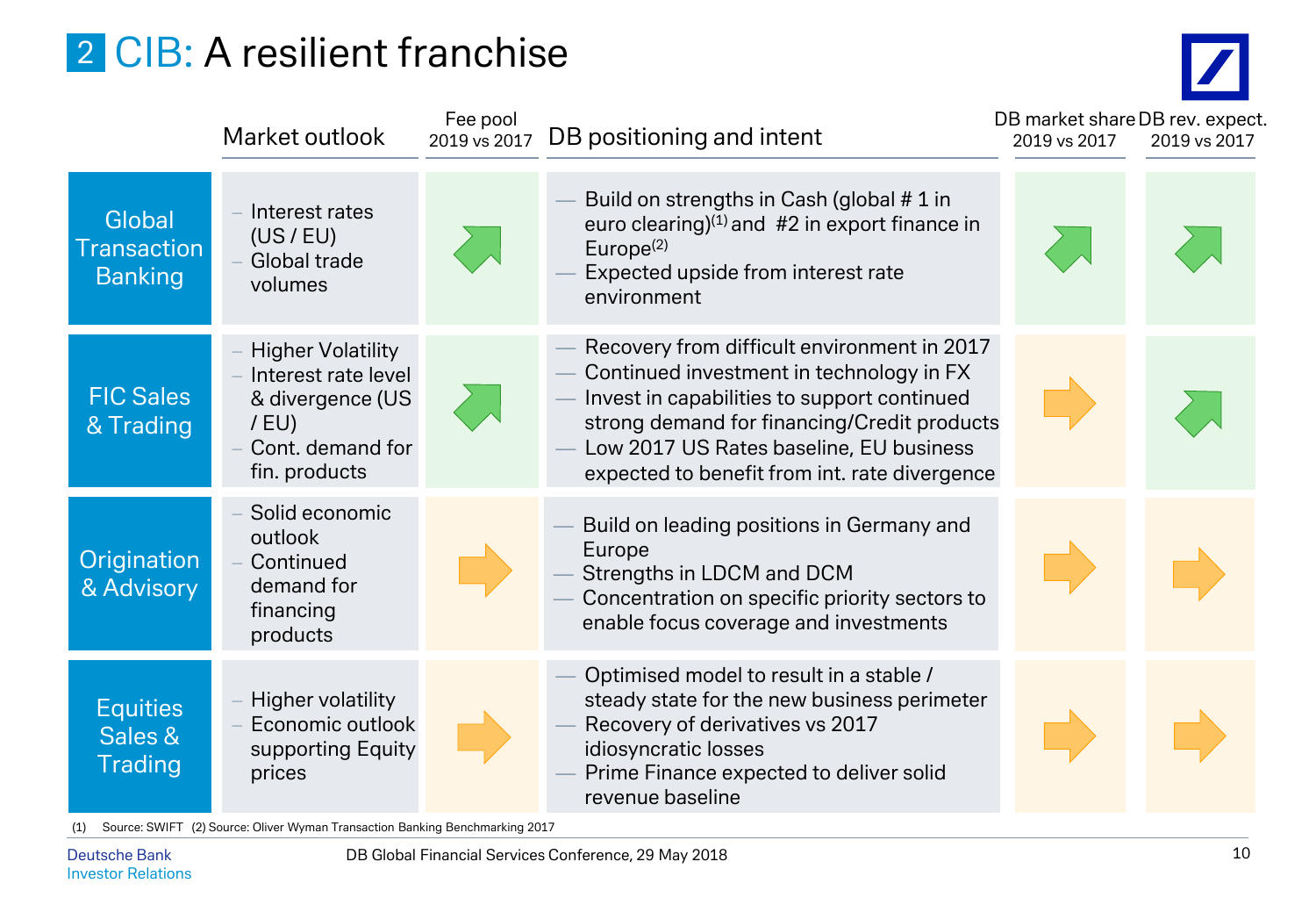#### 3 DB Group: Reducing costs In EUR bn, unless stated otherwise

Adjusted costs<sup>(1)</sup>



(1) Adj. costs are calculated by deducting from noninterest expenses under IFRS (i) impairment of goodwill and other intangible assets, (ii) litigation, (iii) policyholder benefits and claims and (iv) restructuring & sever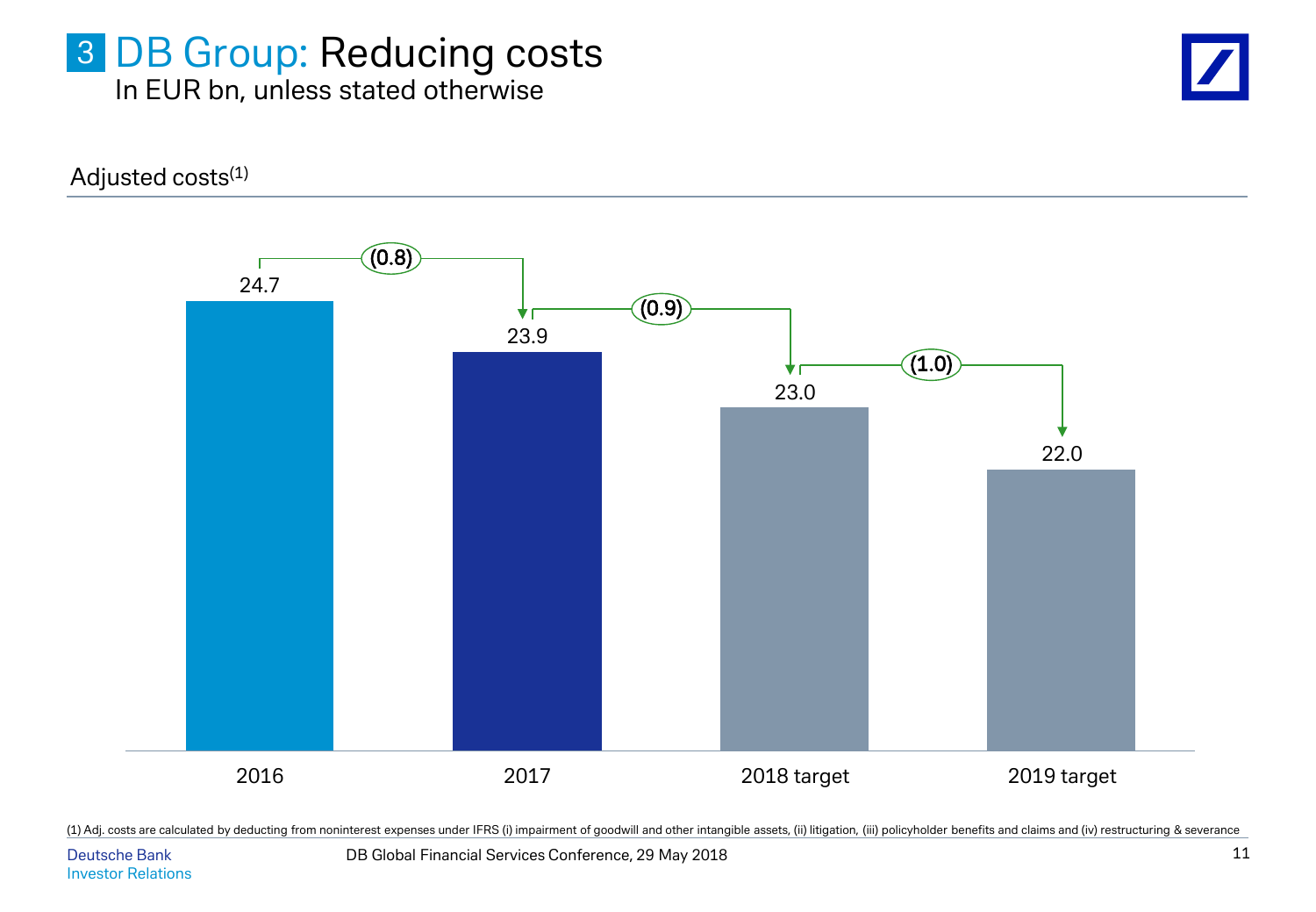### 3 DB Group: Making progress on strategic cost initiatives In EUR bn, unless stated otherwise



| People costs             | Manage inflation in<br>DB compensation                                |  | Implement hiring freeze in functions above year-end expense target                                                                                                                                                                                                   |
|--------------------------|-----------------------------------------------------------------------|--|----------------------------------------------------------------------------------------------------------------------------------------------------------------------------------------------------------------------------------------------------------------------|
| Technology<br>costs      | <b>Streamline processes</b>                                           |  | Wave 1 focus on the KYC process<br>Simplification of divisional policies & governance                                                                                                                                                                                |
|                          | Rationalise spend on<br>IT vendors - externals,<br>services, software |  | Vendor consolidation and annual re-tendering of renewals<br>Enforce contractor offboarding after 18/30 months (based on region)<br>Tighter review of business demands and pricing guidelines                                                                         |
| <b>External</b><br>spend | Optimise real estate<br>spend                                         |  | Move out of city centres, improve utilization to reduce # workpoints<br>Rationalisation of parking / food subsidies, transport, security costs<br>Re-negotiation of vendor contracts; more flexibility in regional policies                                          |
|                          | Control spend on non<br>IT / real estate<br>services                  |  | Tighter governance of business demand for consulting, expert opinions<br>Rationalisation of controllable costs e.g. market data, telecom, events<br>Tighter management of legal charges from vendors and disciplined<br>reimbursement processes in client situations |
| Cost of                  | Manage the cost of<br>risk controls                                   |  | Deep dive underway in Risk and Finance to remove overlaps in control and operational activities<br>Removal / re-housing of overlapping control and operational activities                                                                                            |
| controls                 | Institutionalise<br>demand based cost<br>management                   |  | Activity based costing (ABC) rollout across the bank<br>Demand based cost allocation model being rolled out in 2018<br>Controls being put in place to align service supply with user demand                                                                          |

Investor Relations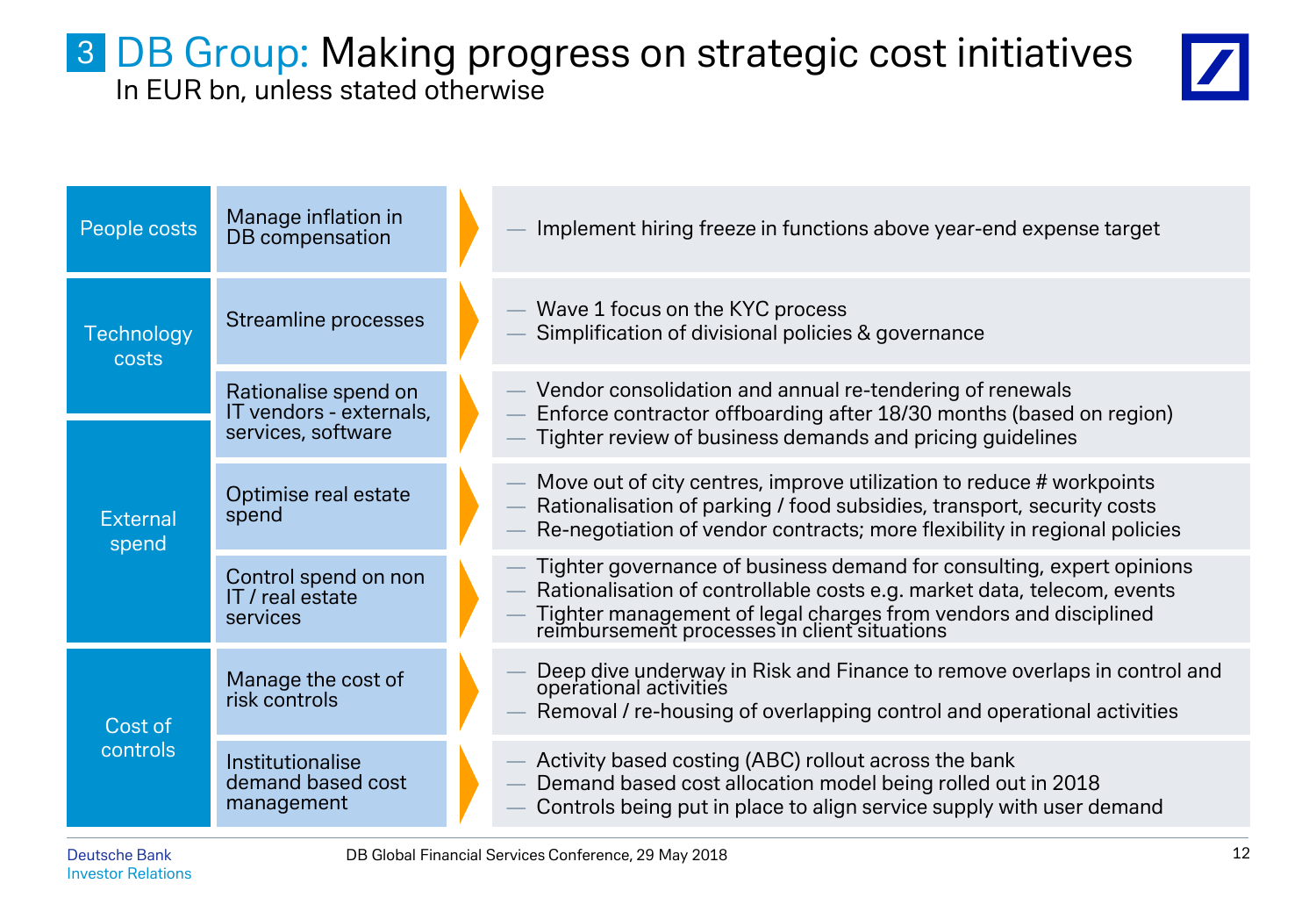## 3 DB Group: Reducing headcount In thousand



Full-time equivalents

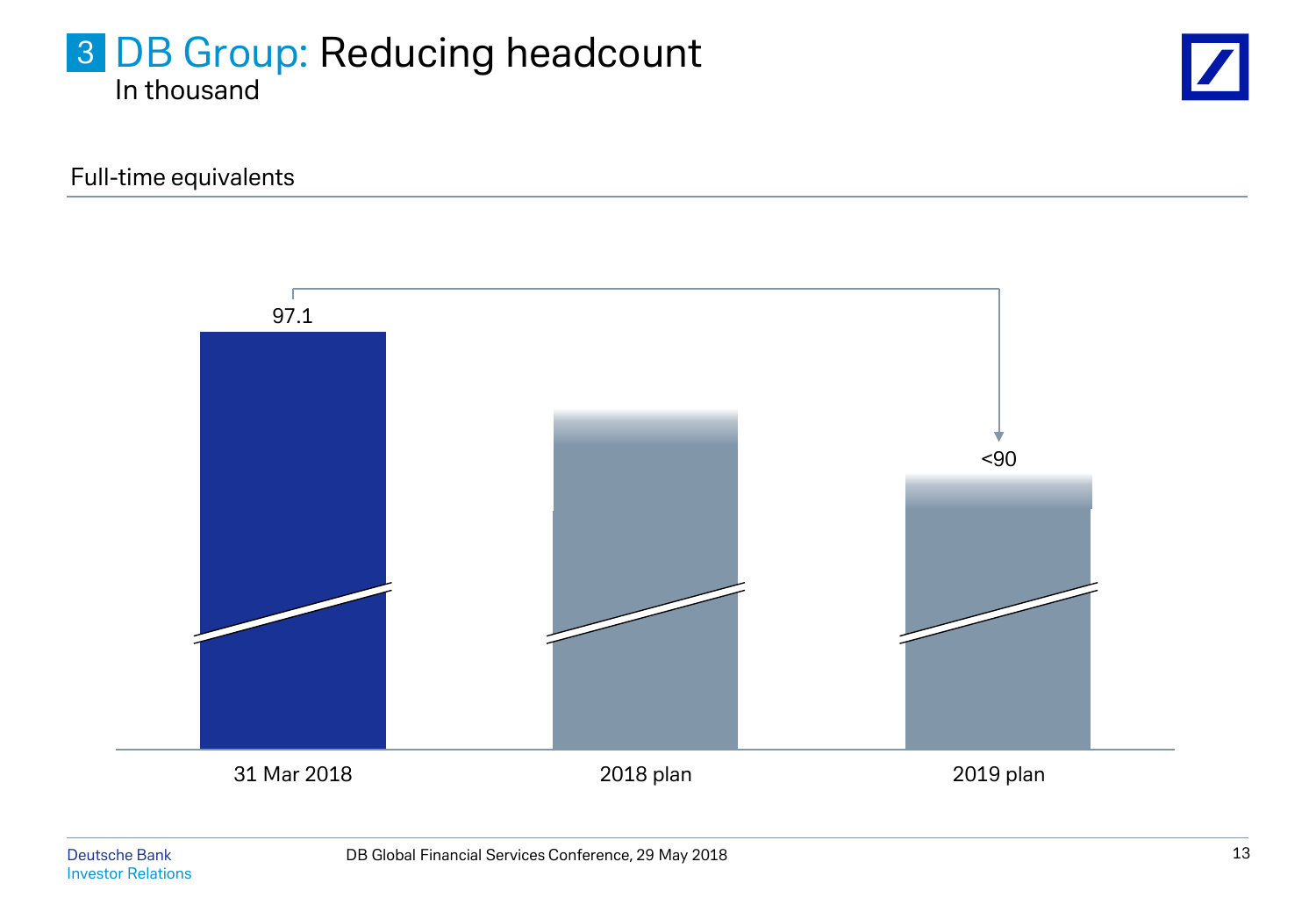## 4 DB Group: Shifting towards a more stable revenue profile In EUR bn



Note: 2007 as reported in 2007 structure